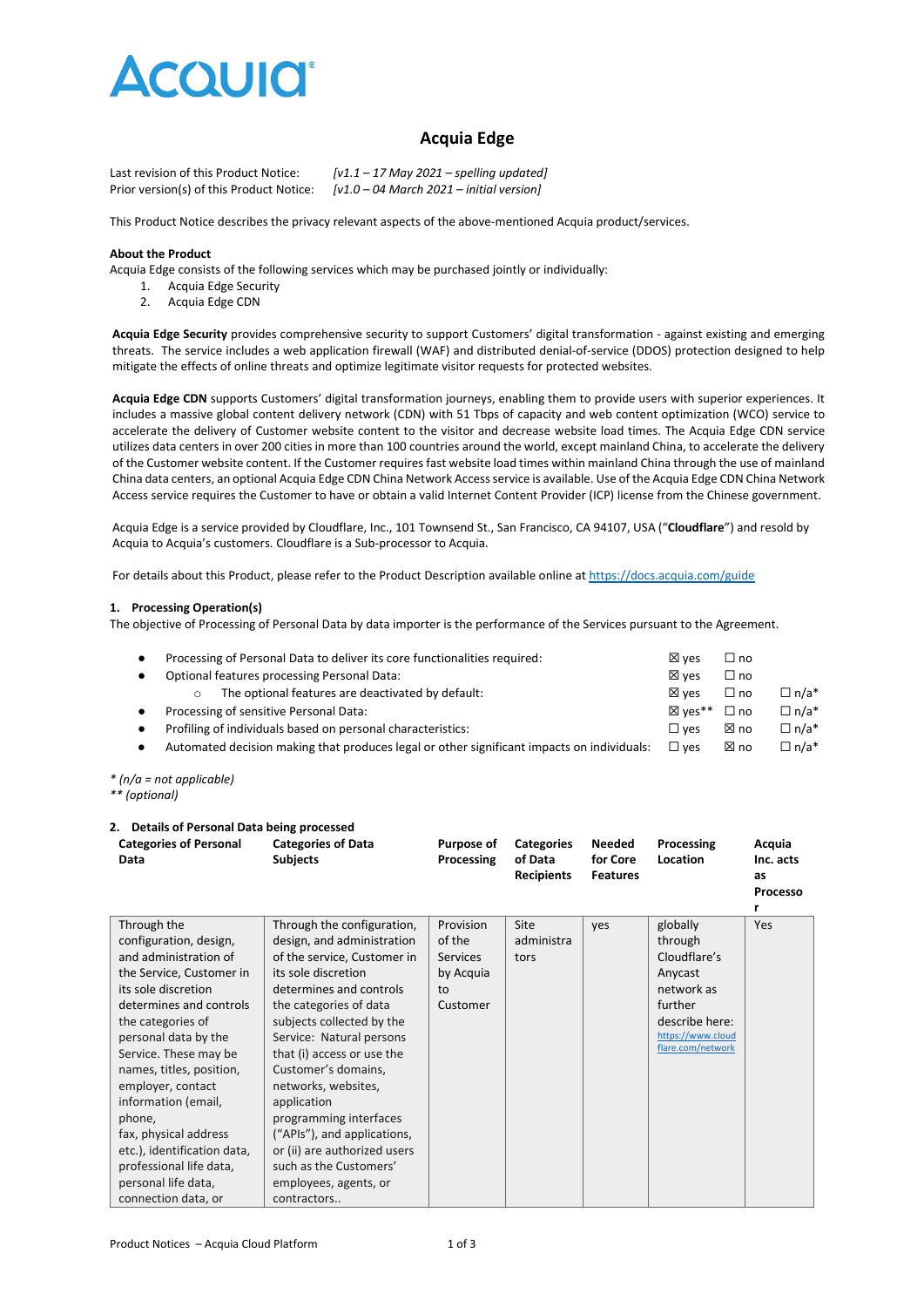

| localization data         |  |  |  |
|---------------------------|--|--|--|
| (including IP addresses). |  |  |  |

## **3. Privacy Enhancements (incl. CIA)**

| Objective                    | <b>Technology / Measure</b>                             | Data at Rest | <b>Data in Transit</b> |
|------------------------------|---------------------------------------------------------|--------------|------------------------|
| Anonymization and            | Data anonymization at Customer level optional for       | п            | $\Box$                 |
| Pseudonymization             | Customer                                                |              |                        |
| Data confidentiality (incl.  | Access control measures                                 | 区            | 区                      |
| encryption)                  | Encryption at customer level                            | ⊠            | 区                      |
|                              | Encryption at Acquia level                              | 冈            | 冈                      |
|                              | Jurisdiction restrictions for (private) key storage and | 区            | 区                      |
|                              | option to choose data center locations                  |              |                        |
|                              | (see Security Annex and Product Description)            |              |                        |
| Data integrity               | Ant-tampering technology (see Security Annex)           | X            | 区                      |
|                              |                                                         |              |                        |
| Data availability including  | Business continuity and disaster recovery measures (see | 区            | n/a                    |
| restoring availability,      | Security Annex)                                         |              |                        |
| restoring access to personal |                                                         |              |                        |
| data, and data resilience    |                                                         |              |                        |
| Regular testing, assessing   | Regular security and process reviews (see also Security | 区            | n/a                    |
| and evaluating of TOMs       | Annex)                                                  |              |                        |

## **4. Certifications (on Sub-processor level)**

- **SOC 2 Type II**
- **SOC 3**
- **ISO 27001:2013**

## **5. Data Subject Rights**

Through the Product's administration console the Customer may manage, update, retrieve, and erase individual Personal Data.

## **6. (Personal) Data Retention Cycles**

Customer Account Information - Customer Account Information includes customer registration and contact information, audit logs, and other logs and data about account configurations and settings. We store Customer Account Information as long as a Customer has an active account, and we set specific timeframes for retaining Customer Account Information following deletion of an account based on the reason for collection and applicable law. For example, we are required to keep information about contracts we have signed and subscription payment details for several years due to compliance obligations. In addition, upon deletion of an account or upon receipt of an individual's request to be forgotten, we may be required to retain the email address associated with the account for an extended period of time, and potentially block that email address from creating a new account in the future, in order to comply with legal obligations and our terms.

End User Log Data - We currently store detailed end user request traffic logs of the data we process on behalf of our Customers ("End User Log Data") for up to 7 days and may store such data longer if requested by the Customer and where technically possible. We store a small sample -- approximately 1% -- of all End User traffic logs for up to 12 months. We may store firewall event logs for up to 12 months. When a Customer terminates their account, End User Log Data is deleted in accordance with these retention periods unless other treatment is required to comply with our legal obligations.

Operational Metrics - We store server and network activity data and logs collected by Cloudflare in the course of operating the Service and our observations and analysis of traffic data (together, "Operational Metrics") up to 12 months or as long as we have a legitimate business purpose for retention. Examples of Operational Metrics include service uptime and service availability metrics, request volumes, error rates, cache rates, and IP threat scores.

## **7. Sub-Processing**

The specific list of sub-processors is available from: [www.acquia.com/about-us/legal/subprocessors](http://www.acquia.com/about-us/legal/subprocessors)

Any current Acquia customer with a data processing agreement in place with Acquia may subscribe to receive notifications of new or changed sub-processors through above website.

**8. Description of the technical and organisational security measures implemented by the data importer in accordance with Clauses 4(d) and 5(c) (or document/legislation attached)**

Acquia has implemented and will maintain appropriate administrative, physical, and technical safeguards for the protection of the security, confidentiality and integrity of Personal Data uploaded to the Services, as described in the Acquia Security applicable to the